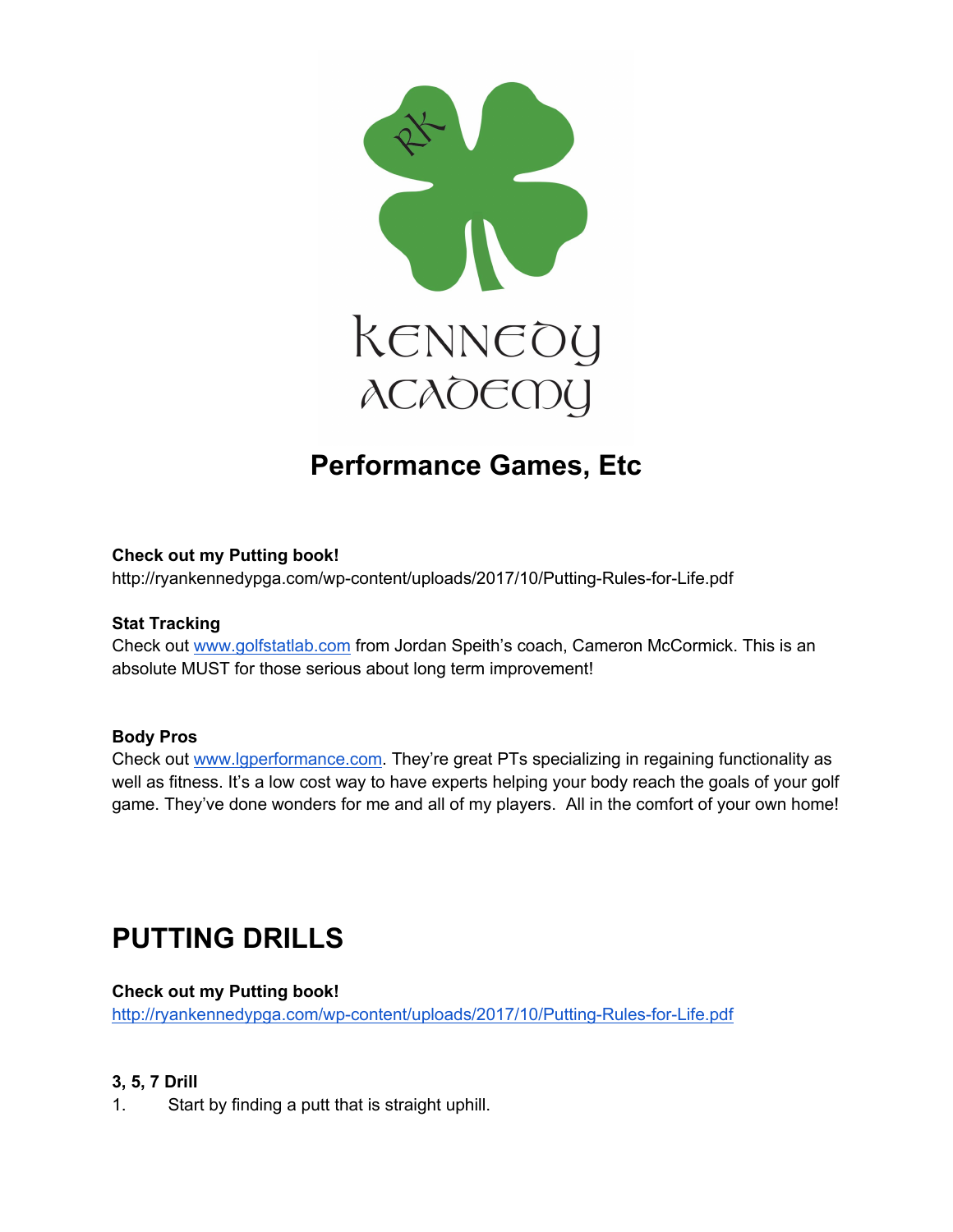- 2. Go through your Pre Shot Routine with every putt you hit
- 3. Using ONLY 1 ball, make three 3 footers in a row
- a. Then three 5 footers in a row
- b. Finish with three 7 footers in a row.
- 4. If you miss one putt you must start over at the 3 foot mark.
- 5. You aren't allowed to leave until you have finished the drill.

### **Leap Frog**

Speed control putting game where you set 2 tees at 10 and 20 feet. Putt the first ball past the first tee, the next ball has to go further than the first ball. How many balls can you get in between the two tees.

### **Putting 4'-10' Spiral**

Create a Spiral shape around the hole with 9 balls and keep score. The score for this game is how many total strokes to get all 9 balls into the hole. https://www.golfrankingstats.com/strokesgained-calculator/

### **7,9,11,13**

Find a hole where you can hit putts from all 4 lengths from 4 different directions. Work your way around the hole hitting putts from all 4 lengths. Add 2 extra putts at the end to make a total of 18 putts. Keep track of your Strokes Gained results on https://www.golfrankingstats.com/strokes-gained-calculator/

### **Fringe Hand Roll**

This Drill is to practice letting your body and eyes dictate all speed control. Everything gets worse when the Brain gets in the way!

Roll one ball to the edge of the green with your hand and then putt one. Keep mechanics out of everything. Be extremely Visual! Now do this for all putts for the rest of your life!

### **The Fall Line**

With 12:00 being the highest part and 6:00 the lowest, that red line is where the ball will roll Straight downhill. It's called the Fall Line.

### **Green Reading Process**

1. Start at the LOWEST POINT of the section of green you're putting over.

2. Walk to the LOWEST SIDE of your putt as you MUST always and Only read a putt while looking uphill. Our eyes cannot handle looking downhill and easily get tricked.

1-2. During number 1&2 you should be looking for the fall line.

3. Visualize what you think the ball will do in the last 3 feet of the putt when it's slowing down. If it's downhill it will turn Onto the Fall Line. If it's Uphill it will turn Into the Fall Line.

4. Finally visualize and determine how you'll roll the ball onto that last 3 foot section.

## **GREENSIDE WEDGES**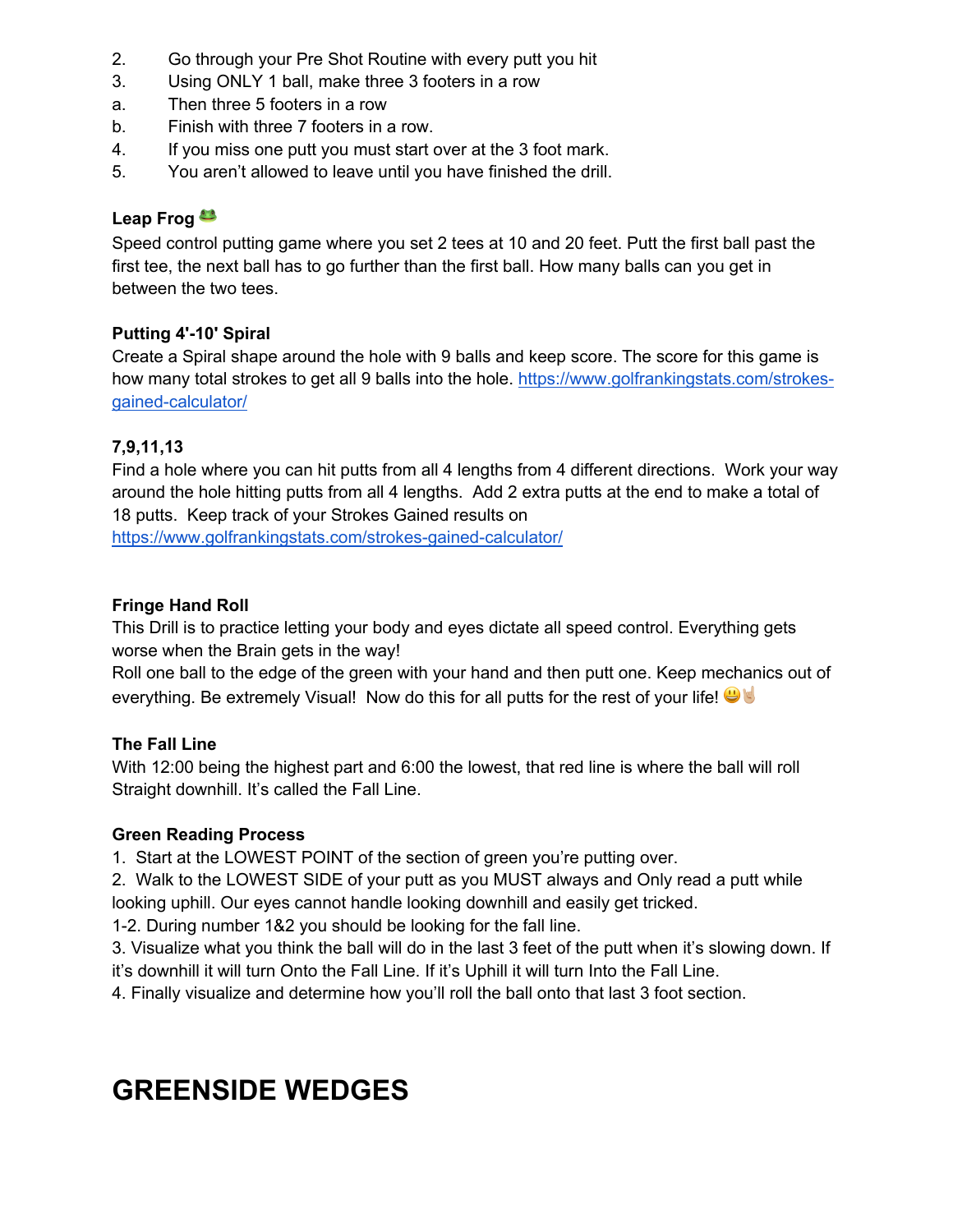#### **Ladder Drill**

This drill is used to work on your landing point for chipping, pitching or bunker play. Lay out 6 to 8 alignment rods or golf clubs so that they look like a ladder laying on the ground. Place each 'rung' appx 4' apart. (You may change this distance to make the game more fun or more challenging…. Wider, easier, more narrow for more challenge)

You must LAND the ball between the first 2 rungs so that you can move on to the next rung. If you miss your intended target you will need to move back 1 rung (If you miss the 4th rung then you next shot is back on the 3rd)

**9 Ball Add em Up** - hit 9 wedge shots from various locations and pace off your distance to the hole from each ball. Divide by nine to get your average distance to hole. Look up stats on PGA tour.com to see where you stand.

**21 Scrambling** - throw 9 balls and play them from where they lie into the hole. Ie: putt out. A score of 21 is equal to the PGA tour's scrambling average.

Some days it's from the Rough, some days from the fairway, some days from the bunker and sometimes from all different lies!

## **FULLSWING**

**2 Windows** is a Shot Shaping game. Picture a building out on the range with 2 windows up top and you need to hit a fade through the window on the left and a draw through the window on the right.

Stage 1 - keep hitting until you can do it with each club, working up thru the bag.

Stage 2 - count how many balls it take to go from 7i to Driver.

**3 or 9 Windows** is a shot shaping game where you have to hit draws, straight and fades through different windows of a visualized building on the range. 9 windows forces you to hit the shot shapes at different trajectories, low, medium & high.

### **Aussie Rules**

Pick four goalposts on the range(poles, trees, bushes, etc). The center goal is worth six points, the outer goals are worth one point and missing the goals is -2 points.

There's a hundred different versions of this you can play by changing clubs or the size of the gates.

9 balls, and how many points can you score?

If you're scoring more than 40, you need to narrow your goal posts.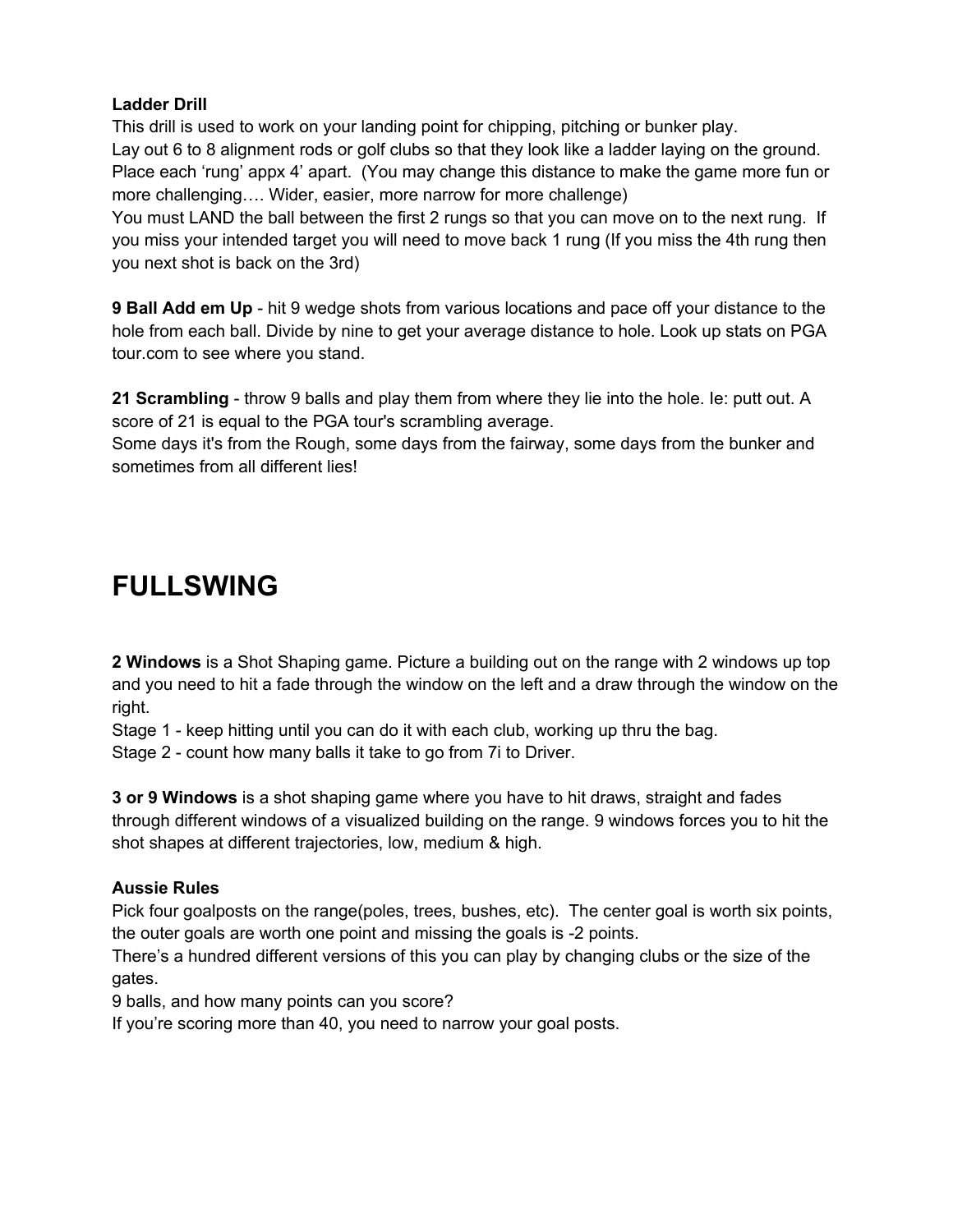# **ALL SHOTS!**

**3up**⬆ **3down**⬇ - this is a game to help you hit every club in the bag as you're working on a new move. 3 good shot before 3 bad shots and you move up, 3 bad before 3 good and you move down. Start at slower speeds and build up to full speed. Once you get up to Full speed then go from 9i to the 8i, to 7i. If you hit 3 bad shots before 3 good shots you must move back down a club.

#### **The Physical & Mental Routines**

Once you have completed the Decision, Planning & Commitment processes of hitting a shot, you move into the Execution phase. This is the moment that you must put all trust in your preshot routine. You cannot be focused on the mechanics of the motion but must trust in your practice so that you can focus on being physically reactive to the target.

You need to establish how many steps there are in your routine, how many looks at the target, how many waggles, feet shuffling, etc, etc. You have to be precise down to the tenth of a second!

Once you have established the Physical portion of the routine, you must create a Mental routine that matches the Physical. I've found it best to attached a Numbered counting system to each and every physical movement. It could also be a string of letters, but it needs to put your absolute focus Mentally & Physically on the present moment so that you can react to your shot shape, starting line and the target.

## **ATHLETICISM**

### **The Jetstick Drills**

4 sets of 6, at least 2 times per day

- 1. Half back & All the way through. #speedoutfront
- 2. 2 Way Speed
- 3. Full Swings Speed Out Front!
- 4. Half back & All the way through. #speedoutfront

### **SpeedBomber to Jetstick Drills**

- 4 sets of 6, at least 2 times per day
- 1. SpeedBomber Half back & All the way through. #speedoutfront
- 2. SpeedBomber Full Swings Speed Out Front!
- 3. JetStick Half back & All the way through. #speedoutfront
- 4. JetStick Full Swings Speed Out Front!

#### **The Speed Bomber Drills**